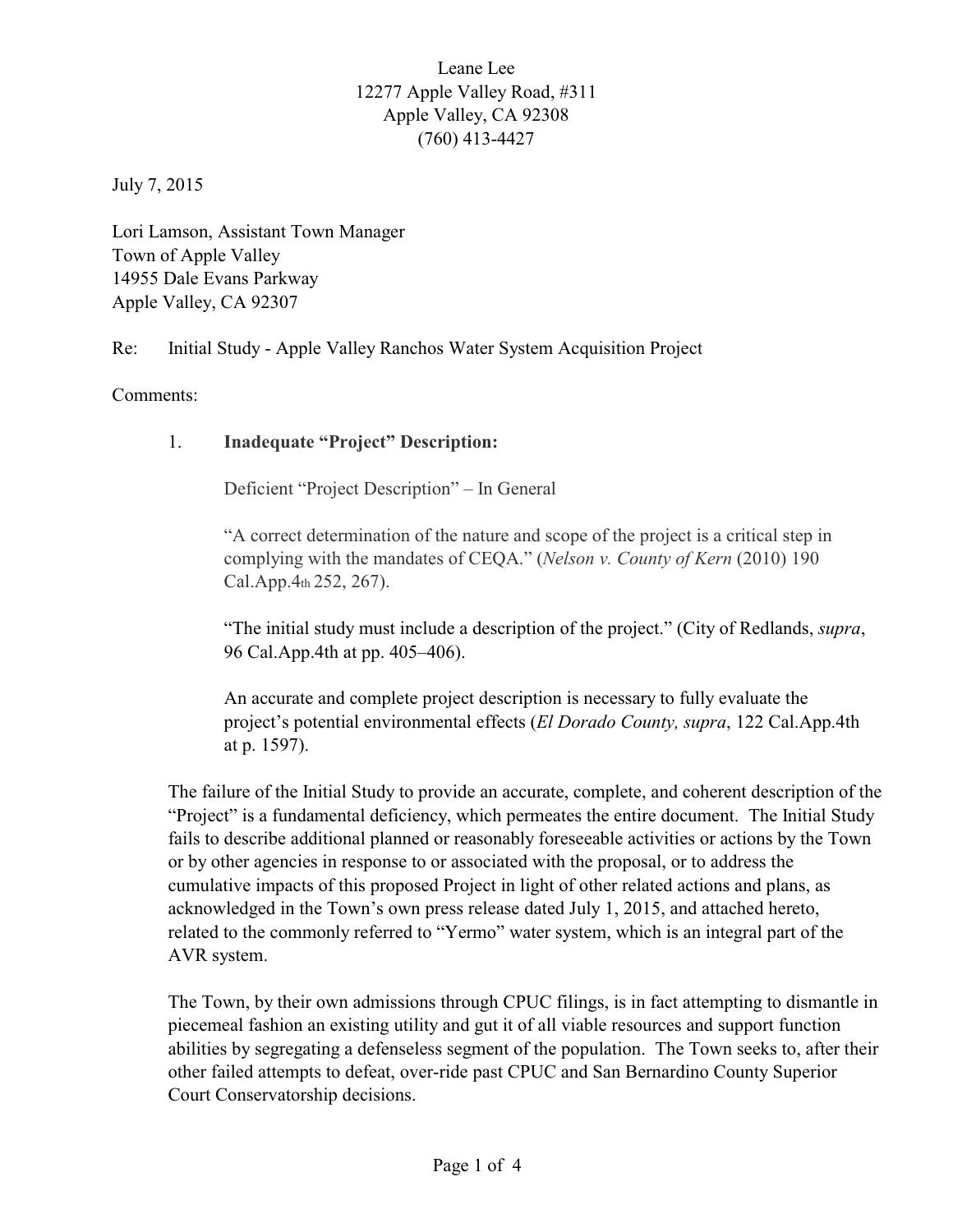The Initial Study, in no less than six (6) times (Pages 3, 5, 15, 21, 28 and 34), makes the definitive statement on their lack of any "plan" for the operations, but states with indecision their intent to operate, or a another private or public entity to operate, the system intended for acquisition, and is mere speculation as to the operation.

CEQA which calls for public review, critical evaluation, and comment on the scope of the environmental review proposed to be conducted in response to a Notice of Preparation, including the significant environmental issues, alternatives, and mitigation measures that should be analyzed in the proposed draft EIR 14 CCR 15082(b)(1).) (See, CEQA Guidelines, at Title 14 Cal. Code of Regulations, §§ 15000, *et seq*..)

It is anticipated that the proposed Project will have substantial impacts on other communities served by AVR and it is particularly important that the scope of this proposed review take into account jurisdictional and legal limitations, established state and local plans and policies, and other potentially feasible and less-impactful alternatives to the Project.

The distinct jurisdictional, legal, administrative, due process and procedural issues posed, as well as its semantic ambiguities, add new levels of complexity to the evaluation of the environmental impacts of the Project, which are not adequately explained or evaluated in the Initial Study.

"The scoping process is the screening process by which a local agency makes its initial determination as to which alternatives are feasible and merit in-depth consideration, and which do not." (*Goleta II, supra*, 52 Cal.3d at p. 569; see Guidelines §15083.) It involves "consultation directly with any person or organization [the lead agency] believes will be concerned with the environmental effects of the project" in hopes of "solving many potential problems that would arise in more serious forms later in the review process." (Guidelines, §15083.)"

"The determination of whether to include an alternative during the scoping process is whether the alternative is potentially feasible (*Mira Mar Mobile Community v. City of Oceanside* (2004) 119 Cal.App.4th 477, 489 (*Mira Mar*)), and the EIR "is required to make an in-depth discussion of those alternatives identified as at least potentially feasible." (*Sierra Club v. County of Napa* (2004) 121 Cal.App.4th 1490, 1505, fn. 5].)" (*South County Citizens for Smart Growth v. County of Nevada* (3d Dist. 2013) 221 Cal.App.4th 316, 327 (*South County*.)

"A lead agency must give reasons for rejecting an alternative as 'infeasible' during the scoping process (Guidelines, § 15126.6, subd. (c)), the scoping process takes place prior to completion of the draft EIR. (*Gilroy Citizens for Responsible Planning v. City of Gilroy, supra,* 140 Cal.App.4th at p. 917, fn. 5; Guidelines, § 15083.)" (*South County*, p. 328.) "

The CEQA Guidelines contemplate that an Initial Study is to be used in defining the scope of environmental review (14 CCR §§ 15006(d), 15063(a), 15143.) However, as a result of the omissions, inconsistencies, and deficiencies in the Initial Study, the Town's proposed scope of environmental assessment for this Project will be unduly narrowed and limited, and is likely to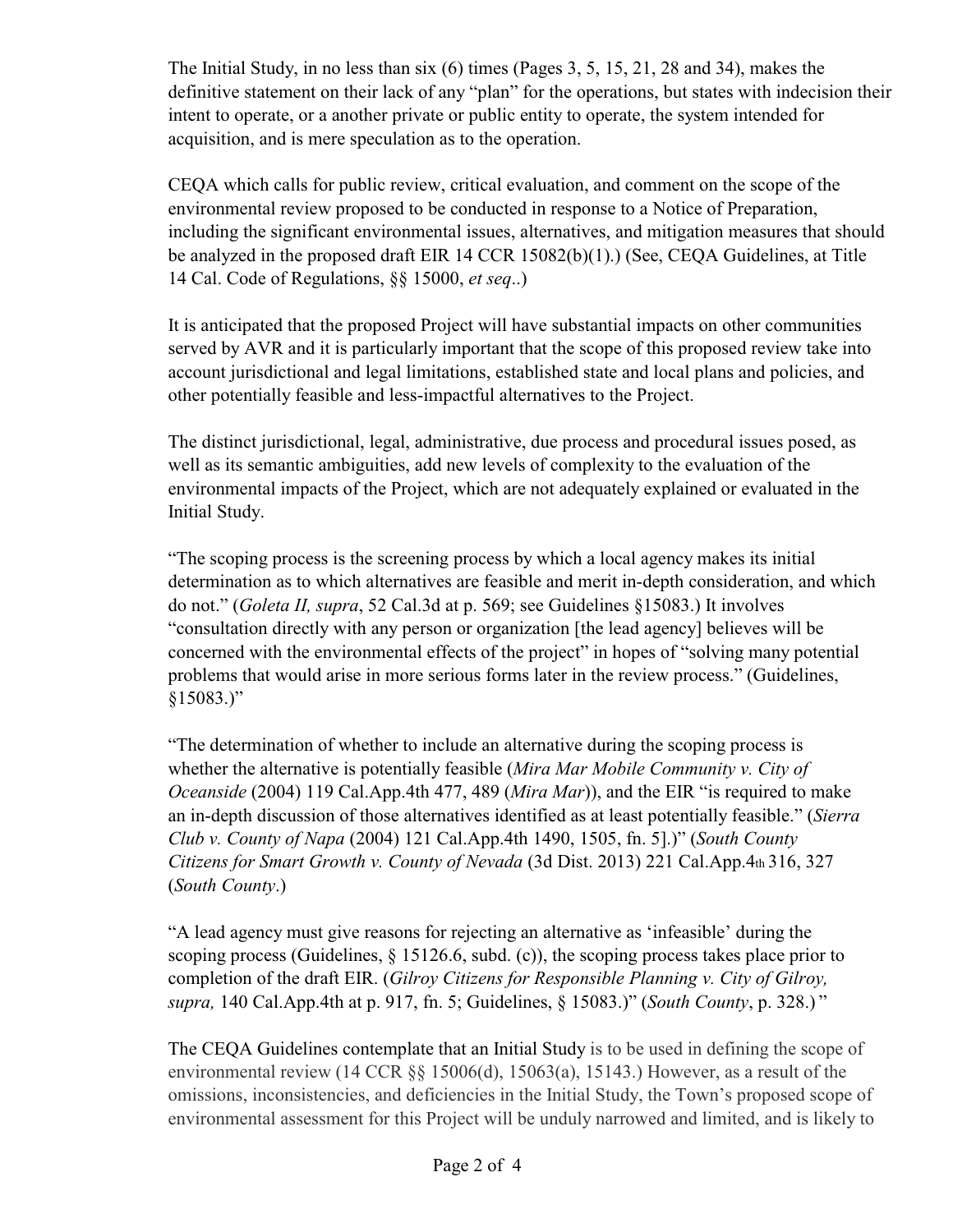erroneously exclude issues, feasible alternatives, and mitigation measures from the proposed Environmental Assessment. It is important to consider the impacts of the proposed Project on the important missions, facilities, and **operations**

For the multiple reasons summarized above, and noted below, it is essential that the Notice of Preparation and Initial Study be withdrawn and further revised and corrected in order to properly fulfill the Town's role in seeking meaningful public input on the appropriate "scope" of the proposed environmental assessment for the Project to be more accurate, complete, and to be CEQA compliant.

2. Further, a Recirculated Initial Study should be prepared and released for public review, along with a new set of public meetings, to provide the public with sufficient time and opportunity to comment on the scope and adequacy of the revised Notice of Preparation and Initial Study, unlike the existing circulation that began on June 26, 2015, but was not noticed to the public until July 3, 2015, and prohibited public access, due to the holiday weekend and closure of Town Hall, to the Initial Study until the morning of July 7, 2015, the day of the Scoping Meeting. Which goes directly to the issue of the Town's lack of transparency, accountability, customer service, reliability and responsiveness to Apple Valley citizens.

## **It is therefore respectfully urged that the Initial Study (and the related Notice of Participation), be recalled, corrected, and be recirculated for public review and comment as corrected before the Town proceeds with any further action in connection with the proposed Project**.

While the CEQA Guidelines do not specifically define "environmental setting" with regard to an initial study, they do explain, in regard to EIR preparation, that the "environmental setting" must be informative: "An EIR must include a description of the physical environmental conditions in the vicinity of the project, as they exist at the time the notice of preparation is published, or if no notice of preparation is published, at the time environmental analysis is commenced, from both a local and regional perspective. This environmental setting will normally constitute the baseline physical conditions by which a lead agency determines whether an impact is significant." (Guidelines, § 15125, subd. (a).) A description of the environmental setting must be sufficient to allow "an understanding of the significant effects of the proposed project and its alternatives." (Guidelines, § 15125, subd. (a).) That description should place "special emphasis on environmental resources that are rare or unique to that region and would be affected by the project" and "must permit the significant effects of the project to be considered in the full environmental context." (Guidelines, § 15125, subd. ©.)

"The Initial Study must include a description of the project, and the scope of the environmental review conducted for the initial study must include the *entire* project." (*Nelson v. County of Kern, supra*, 190 Cal.App.4th at 270, emph. in original.). The Initial Study here improperly fails to describe "the entire Project" and fails to consider all phases of the proposed Project. The CEQA Guidelines (14 C.C.R §15063(a)(1)) make clear that an initial study must take a comprehensive view of the proposed project *as a whole*. "All phases of project planning, implementation, and **operation** must be considered in the initial study of the project." Since the Project also contemplates the possibility of future discretionary actions and measures which may in themselves have additional, not-yet-identified